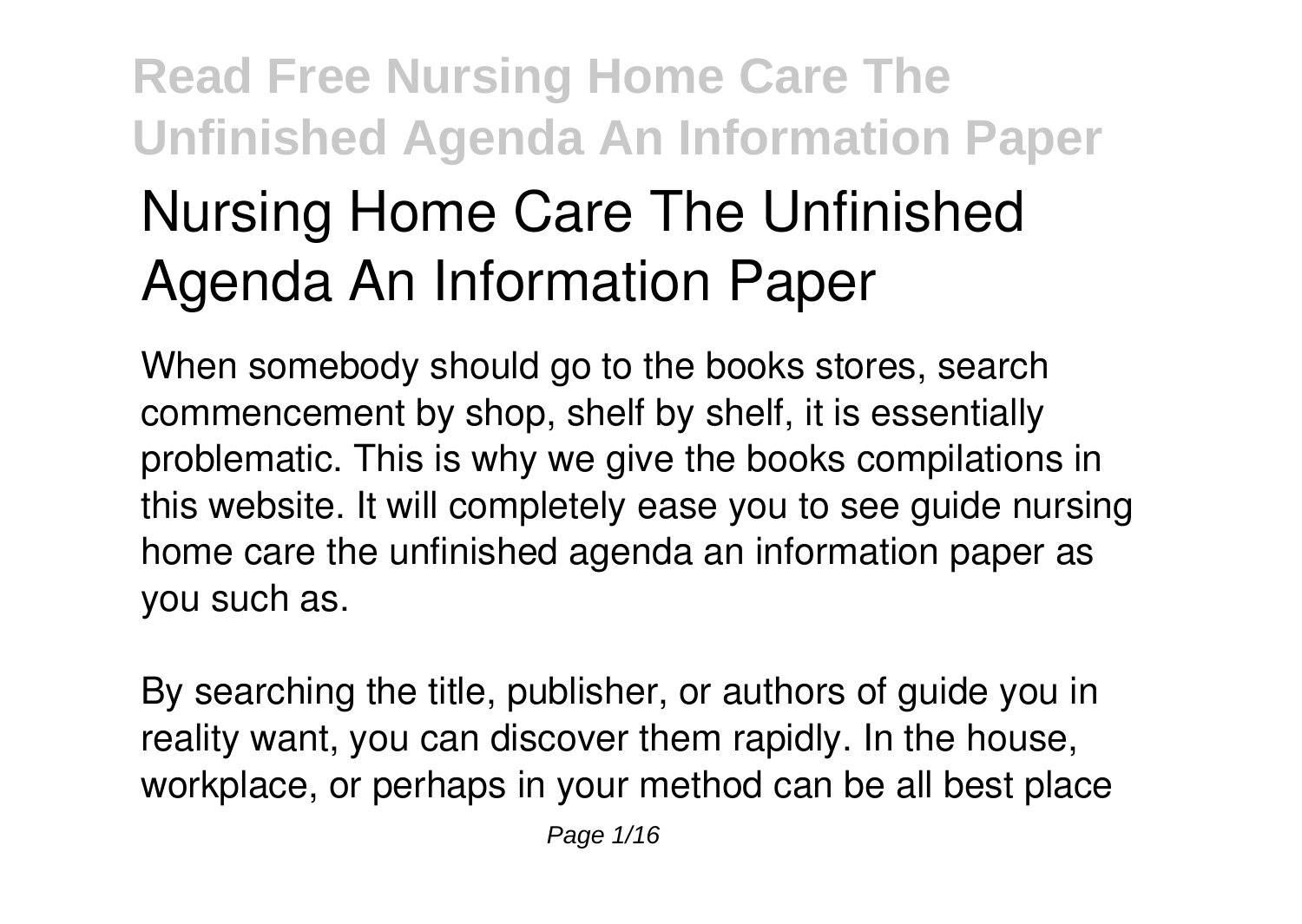within net connections. If you intend to download and install the nursing home care the unfinished agenda an information paper, it is categorically simple then, before currently we extend the link to purchase and create bargains to download and install nursing home care the unfinished agenda an information paper correspondingly simple!

*The Myth Surrounding Nursing Homes* Nursing home Med pass THE BIG MEDICAID SECRET NURSING HOM WON'T TELL YOU **Nursing home hidden camera investigation: Understaffed and overworked Shocking cases of abuse and premature deaths in nursing homes | Four Corners** *Difference between Skilled Nursing and Assisted Living? Does Medicaid pay for Assisted Living?* Is Nursing Page 2/16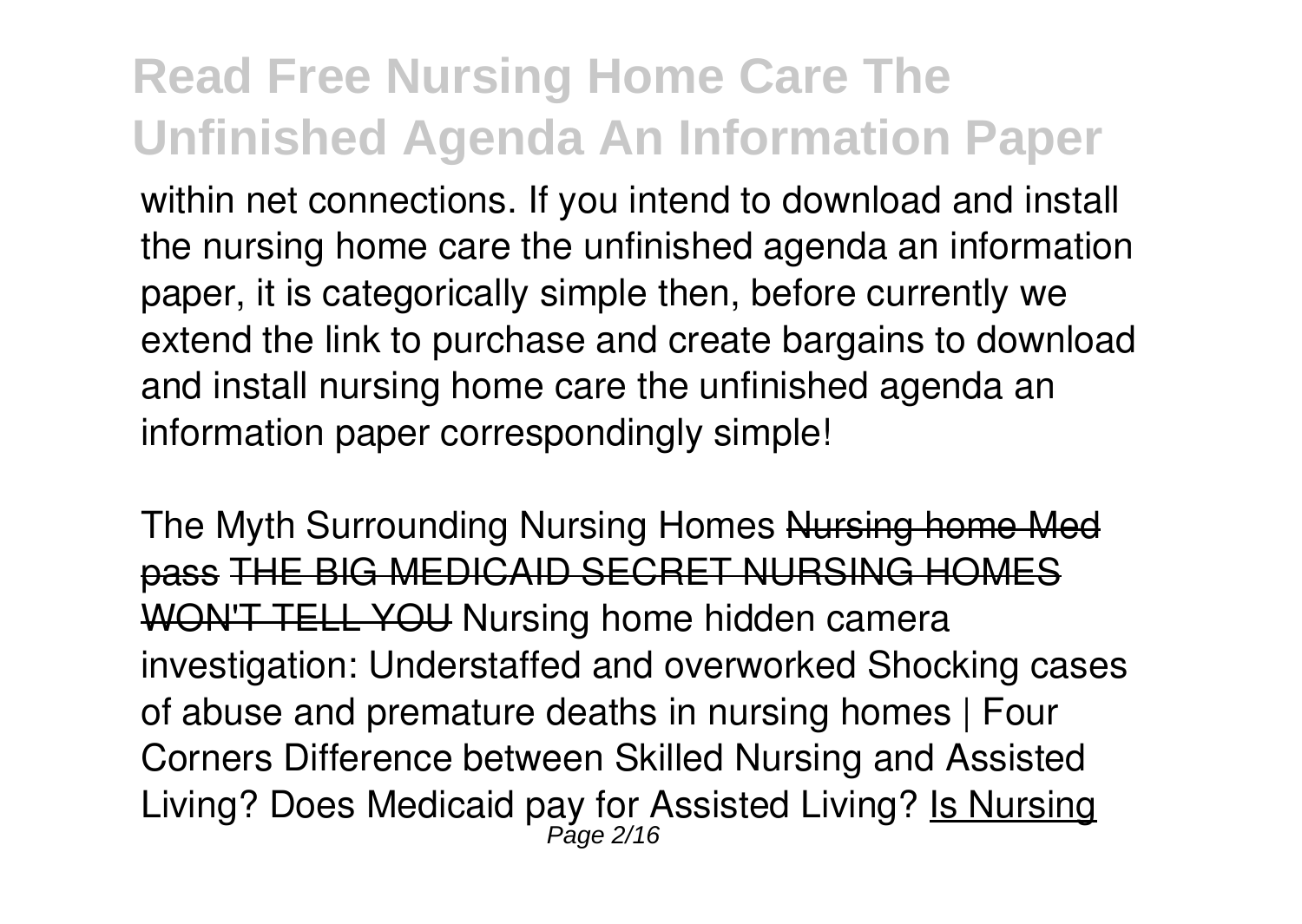Home Care Paid for By Medicaid?

Why I quit the nursing home for the hospital

Lake Chapala Nursing Homes. Care Home Tour. Nursing home resident details nightmarish conditions Are nursing homes above the law? Exposing repeat offenders (Marketplace)

Aged care workers reveal what it is really like inside nursing homes | Four Corners Report grades states on nursing home care for first time NURSING HOME VS HOSPITAL|SHOULD NEW GRAD NURSES WORK IN HOSPITALS?

Preparing Nursing Homes and Assisted Living Facilities for COVID-19

Forget Medicaid Planning? The Elderly<sup>1</sup>s Alternatives To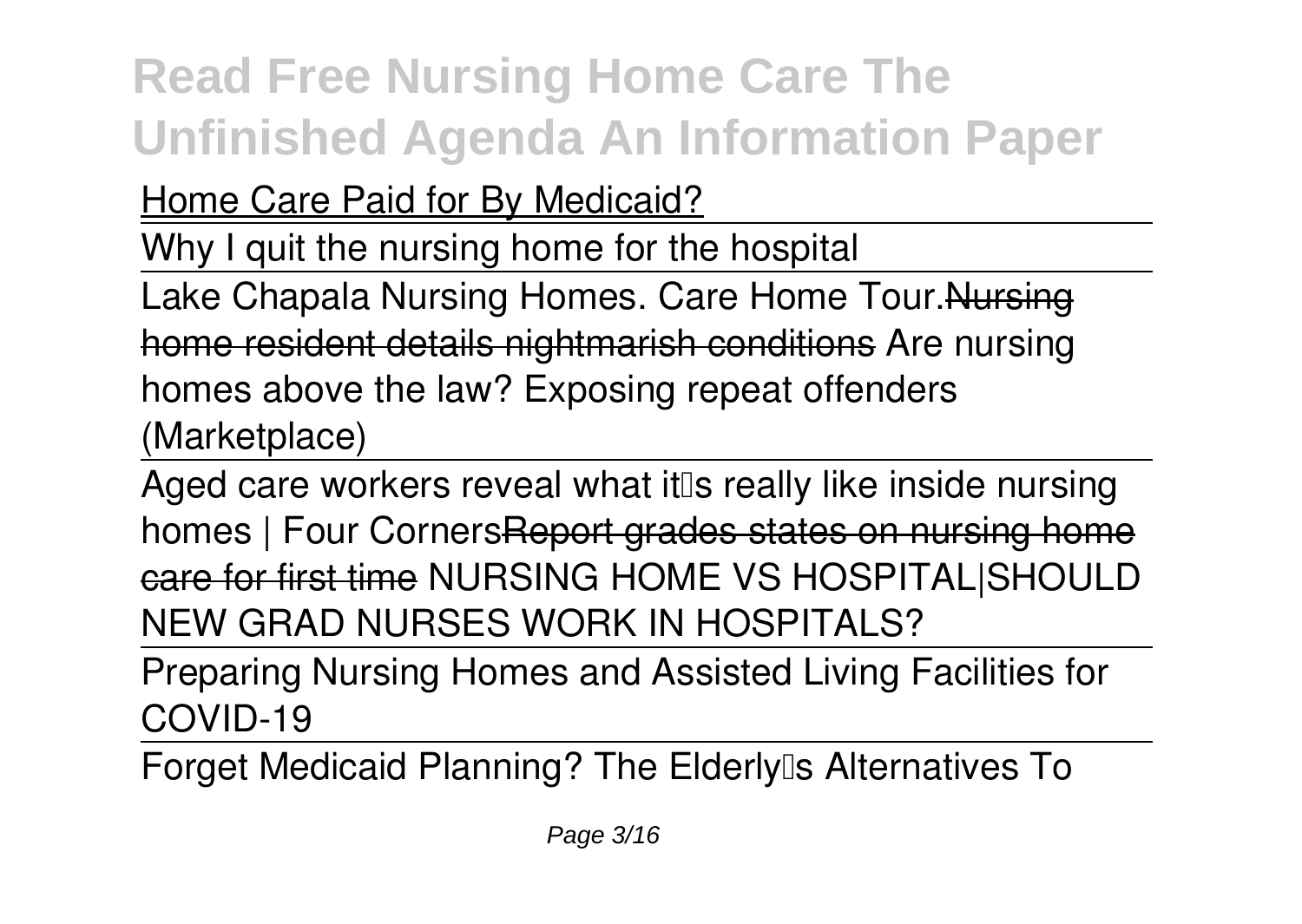Nursing Homes*The innovation in aged care that could see nursing homes become a thing of the past* **How Long Will Medicare Pay for the Nursing Home Seated Exercise for Care** and Nursing Homes **Top 3 signs your loved one with dementia needs nursing home care Nursing Home Care The Unfinished**

Nursing Home Care The Unfinished NURSING HOME CARE: THE UNFINISHED AGENDA A Staff Report of the Senate Special Committee on Aging United States Senate John Heinz, Chairman INTRODUCTION. This report summarizes the findings of a two year investigation by Committee staff.

**Nursing Home Care The Unfinished Agenda An Information Paper**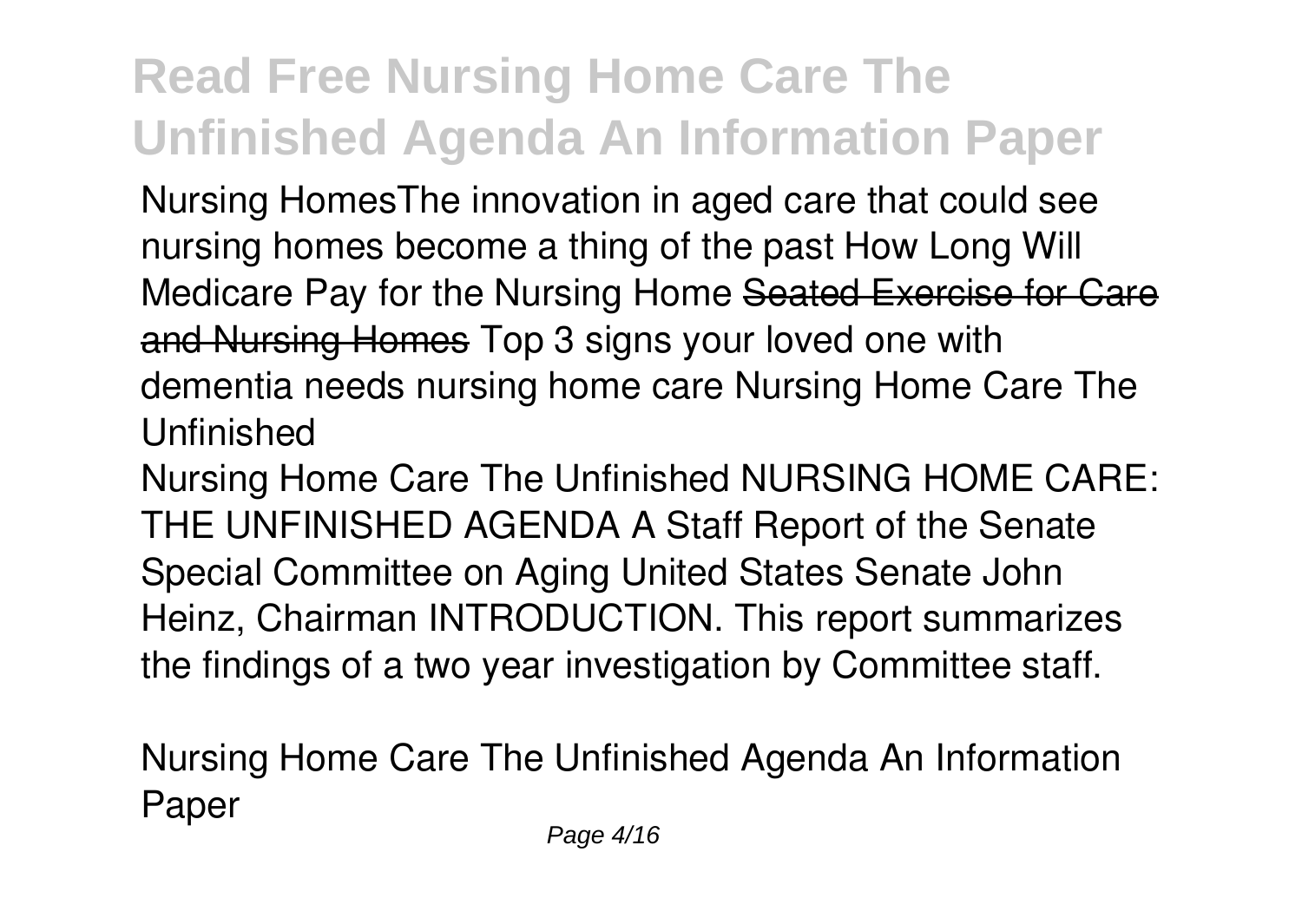Best Sellers Today's Deals Prime Video Customer Service Books New Releases Gift Ideas Home & Garden Electronics Vouchers Gift Cards & Top Up PC Sell Free Delivery Shopper Toolkit.

**Nursing home care: The unfinished agenda : an information ...**

nursing home care: the unfinished agenda information paper

... Most nursing home care is Custodial care [Glossary] Custodial care helps you with activities of daily living (like bathing, dressing, using the bathroom, and eating) or personal needs that could be done safely and reasonably without professional skills or training.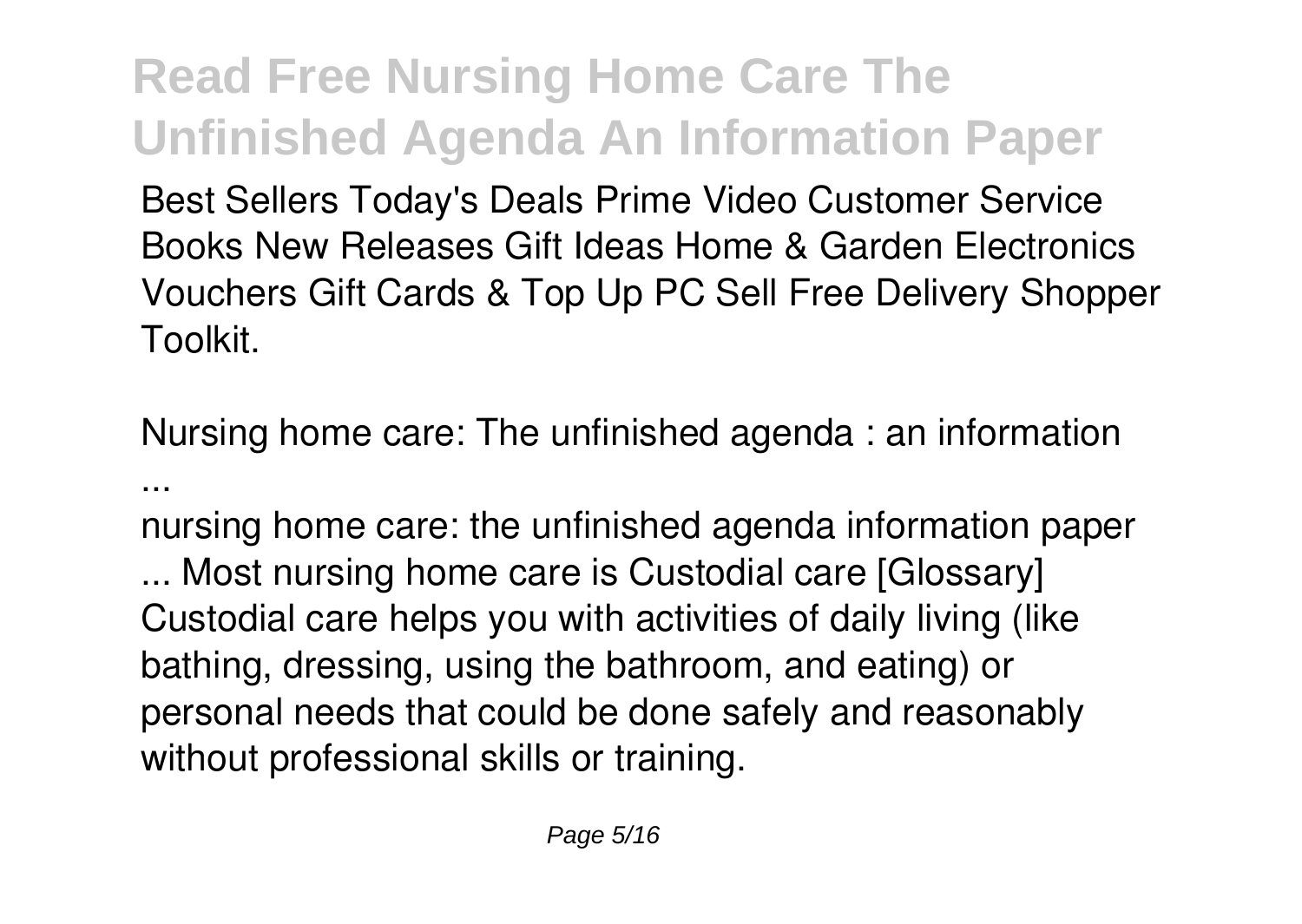**Nursing Home Care The Unfinished Agenda An Information Paper**

nursing home care the unfinished agenda an information paper Sep 18, 2020 Posted By Lewis Carroll Media TEXT ID 0603097e Online PDF Ebook Epub Library americans residing in nursing homes has declined slightly in recent years rapid aging of the population nursing paper saturday october 5 2013 agenda setting running head

**Nursing Home Care The Unfinished Agenda An Information**

**...**

Nursing home care : the unfinished agenda : an information paper / By United States. Congress. Senate. Special Committee on Aging. Abstract. Item 1009-B-1, 1009-C-1 Page 6/16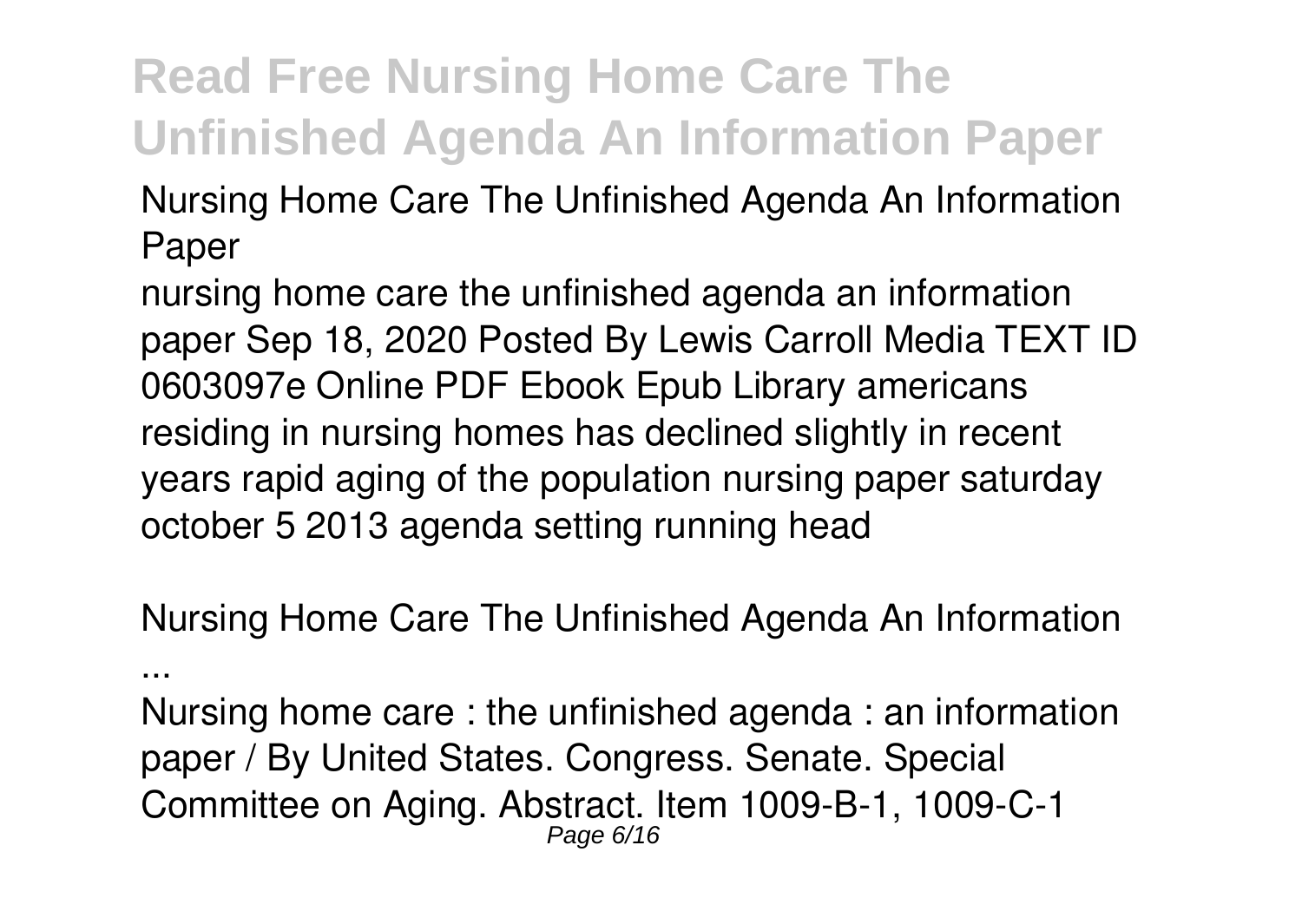**Read Free Nursing Home Care The Unfinished Agenda An Information Paper** (microfiche)"Serial no. 99-J.""May 1986."Distributed to some depository libraries in microfiche.At head of title: 99th Congress, 2d session. Committee print.Mode of access: Internet

**Nursing home care : the unfinished agenda : an information ...** Access Free Nursing Home Care The Unfinished Agenda An Information PaperWESTMINSTER Nursing Home A nursing home facility provides room and board to at least two individuals who are not related by blood or by marriage to the administrator. A nursing home facility provides its occupants with 24-hour care by registered nurses. Nursing home care - Wikipedia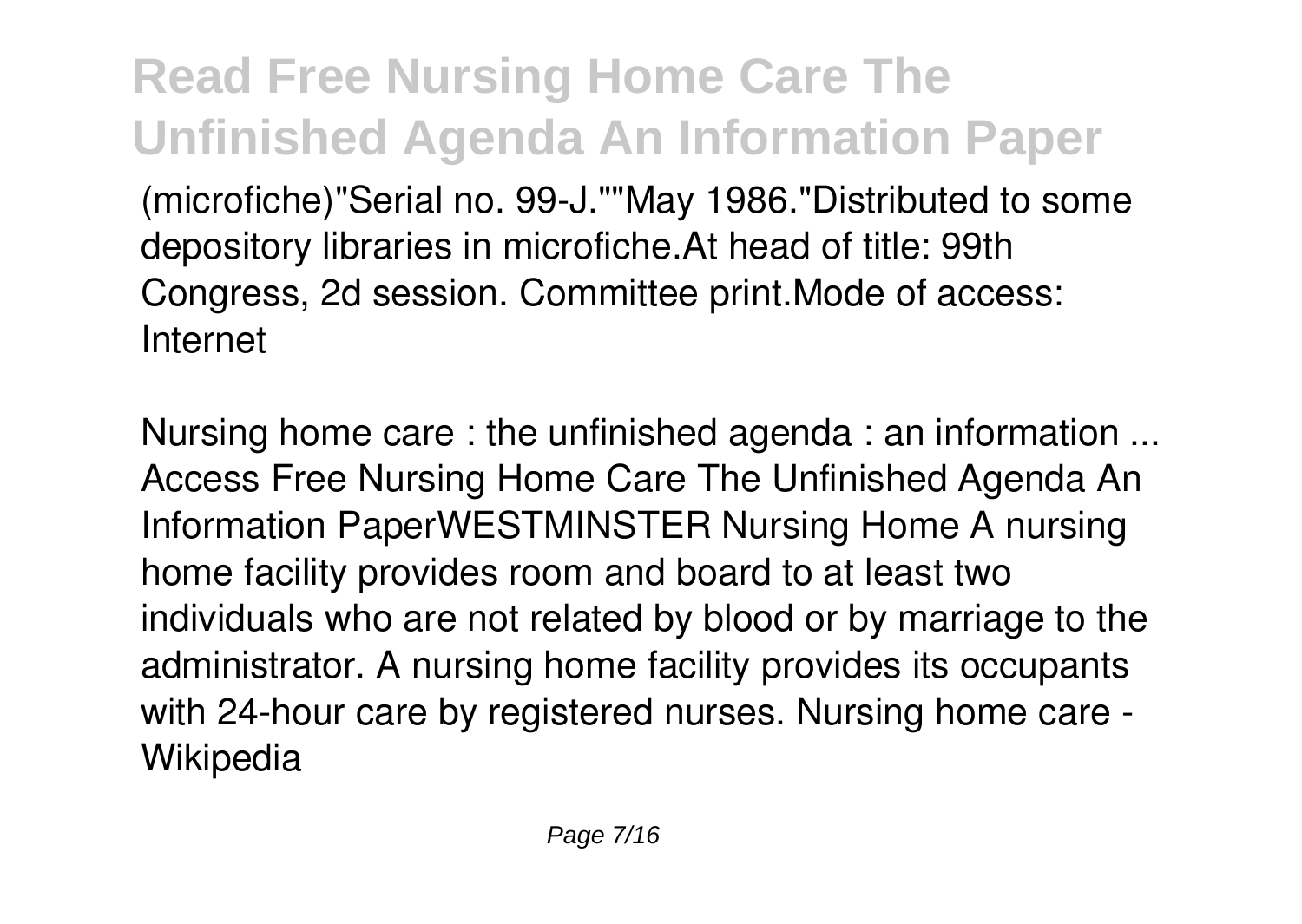**Nursing Home Care The Unfinished Agenda An Information Paper**

Unfinished nursing care (also known as missed care, implicitly rationed care, and care left undone) is a distinct form of underuse and is a growing healthcare concern internationally. The state of the science on unfinished nursing care has not been formally evaluated.

**Unfinished nursing care, missed care, and implicitly ...** The nursing leader behind a campaign for a compassionate approach to care home visiting during the coronavirus pandemic has said new guidance issued by the government does not go far enough. The Department of Health and Social Care has announced that visiting to care homes in England Page 8/16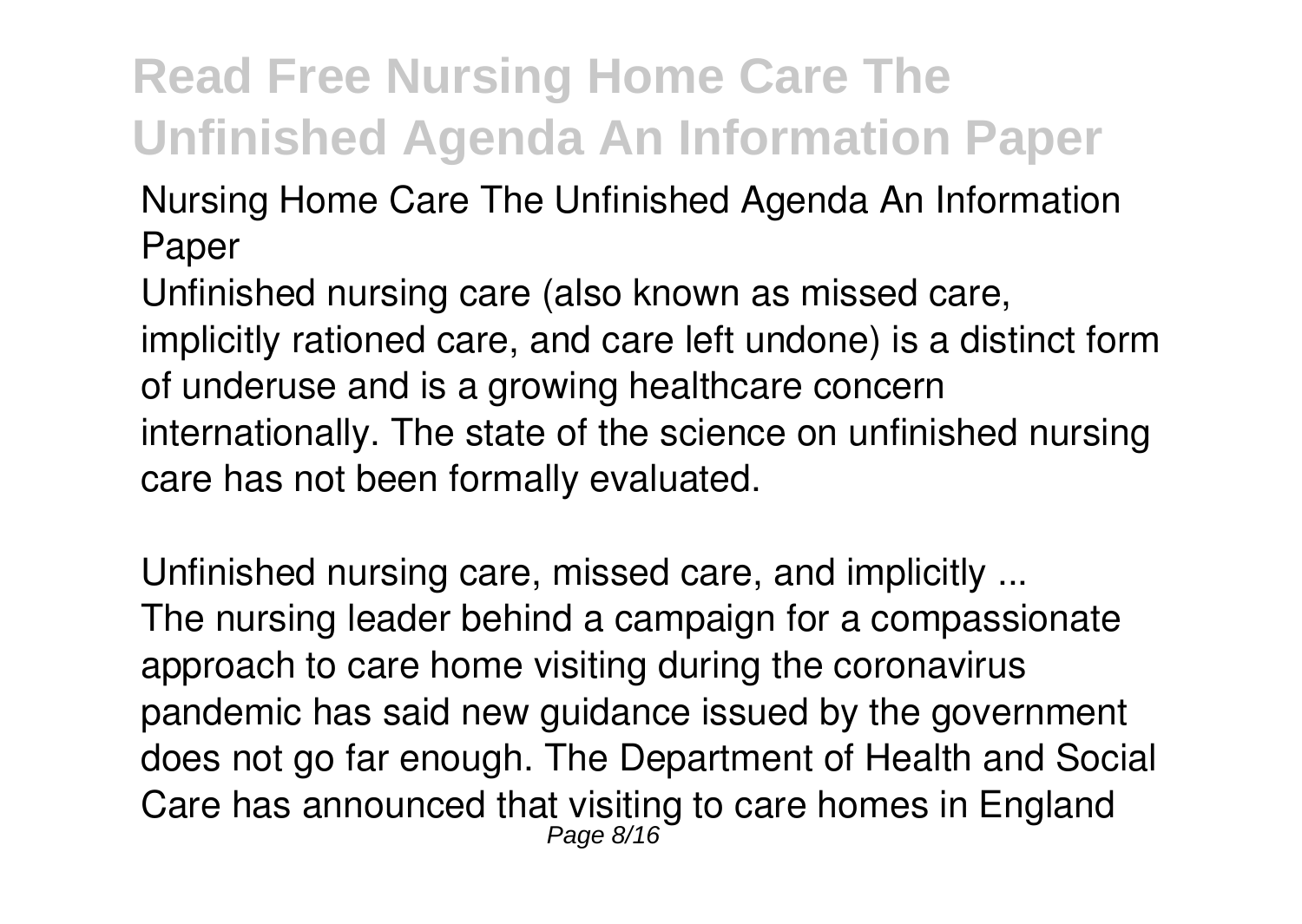#### **Read Free Nursing Home Care The Unfinished Agenda An Information Paper** will be allowed and **Dencouraged** in the second national lockdown, which starts today and is set to last for ...

**New care home visiting guidance 'lacks humanity' | Nursing ...** A CO TYRONE nursing home has been ordered to close for the second time in a year by the health watchdog following "significant concerns" about patient care and management failings.

**Co Tyrone nursing home receives closure order for second ...** This friendly, purpose-built care home offers nursing and palliative care. The extensively trained team will deliver all the specialist care and support services<sup>[]</sup> more info on The Orchards Care Home. Group: HC-One. 9.9 59 Reviews My Page 9/16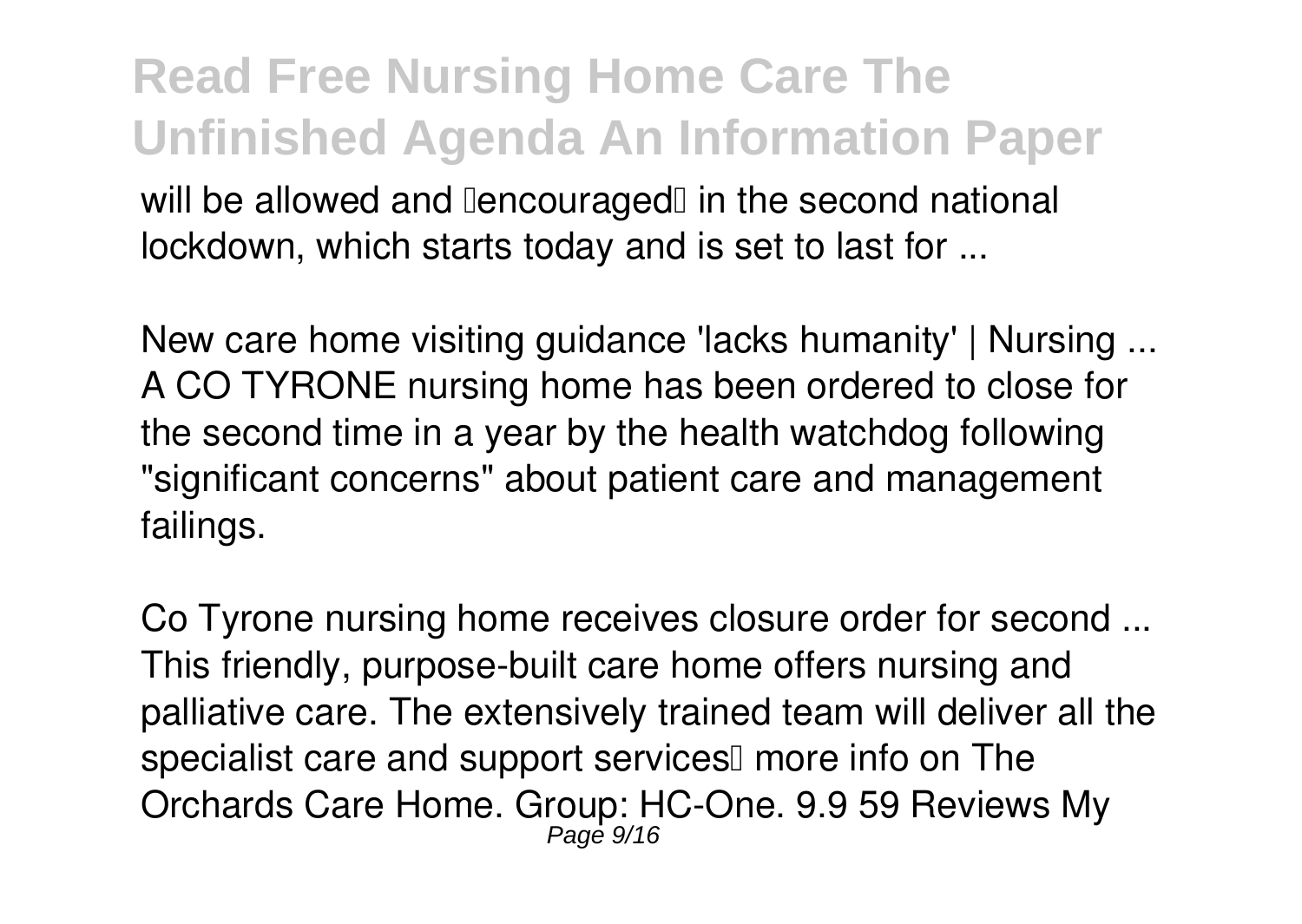#### **Read Free Nursing Home Care The Unfinished Agenda An Information Paper** sister is in the home and we are so happy that she is being looked after so well. ...

**Nursing Homes England - Find an England Nursing Home** ii/2ii/2Download Nursing Home Care The Unfinished Agenda Hearing Before The Special Committee On Aging United States Senate - NURSING HOME CARE: THE UNFINISHED AGENDA AN INFORMATION PAPER PREPARED BY THE STAFF OF THE SPECIAL COMMITTEE ON AGING UNITED STATES SENATE MAY 1986 Serial No 99- J This document has been printed forinformation purposes It does not offer findings or recommendations ...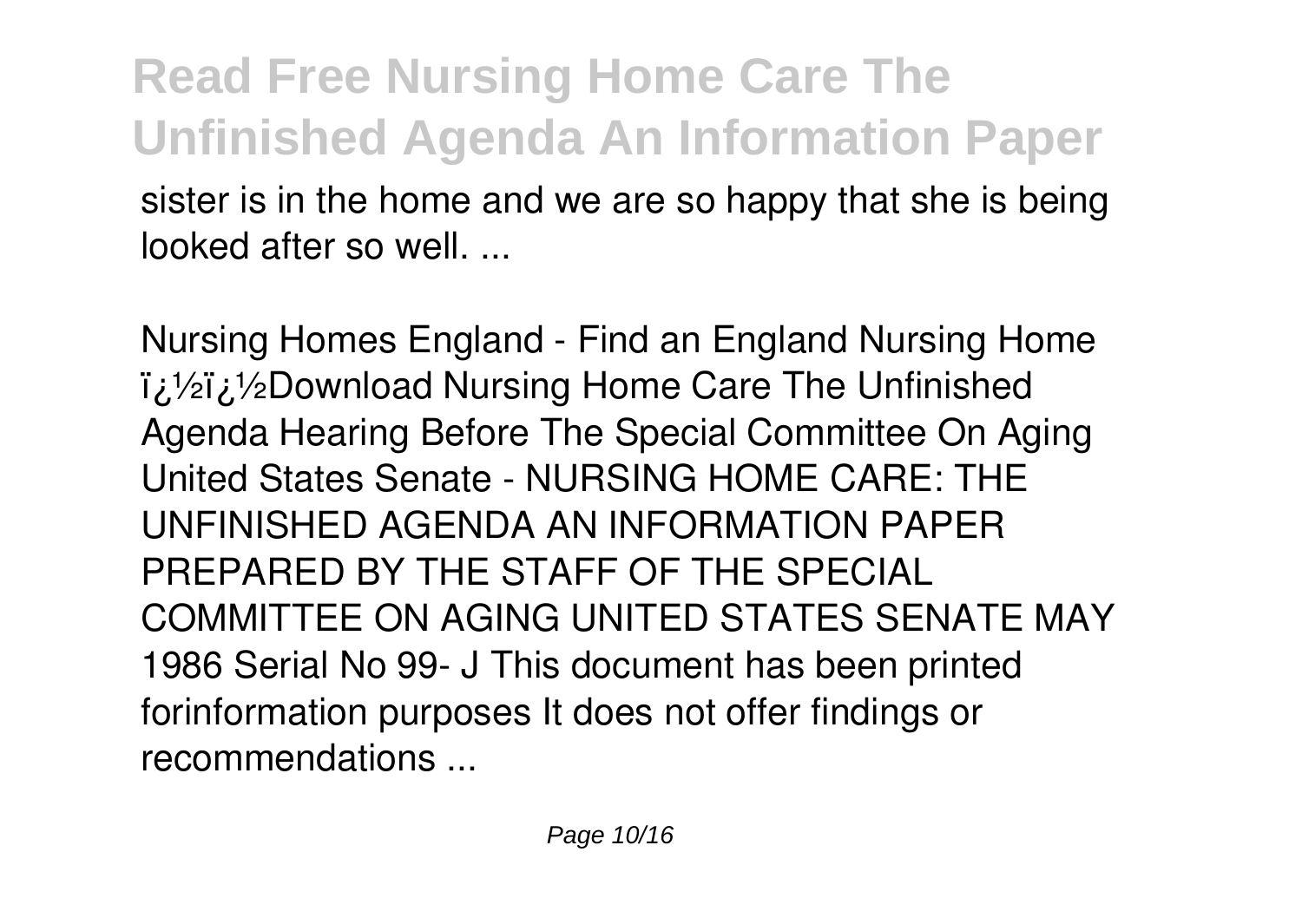**��Nursing Home Care The Unfinished Agenda Hearing**

**...**

i.<sup>1</sup>/2i.<sup>1</sup>/2</sup> Free Booknursing,home,care,the,unfinished,agenda, hearing,before,the,special,committee,on,aging,united,states,s enate Free Booknursing home care the unfinished agenda hearing before the special committee on aging united states senatehistory of federal nursing home regulation improving the Created Date: 7/28/2020 1:07:58 AM

**��' Nursing Home Care The Unfinished Agenda Hearing ...**

Nursing home care [microform] : the unfinished agenda : an information paper / By United States. Congress. Senate. Special Committee on Aging. Abstract ... Topics: Page 11/16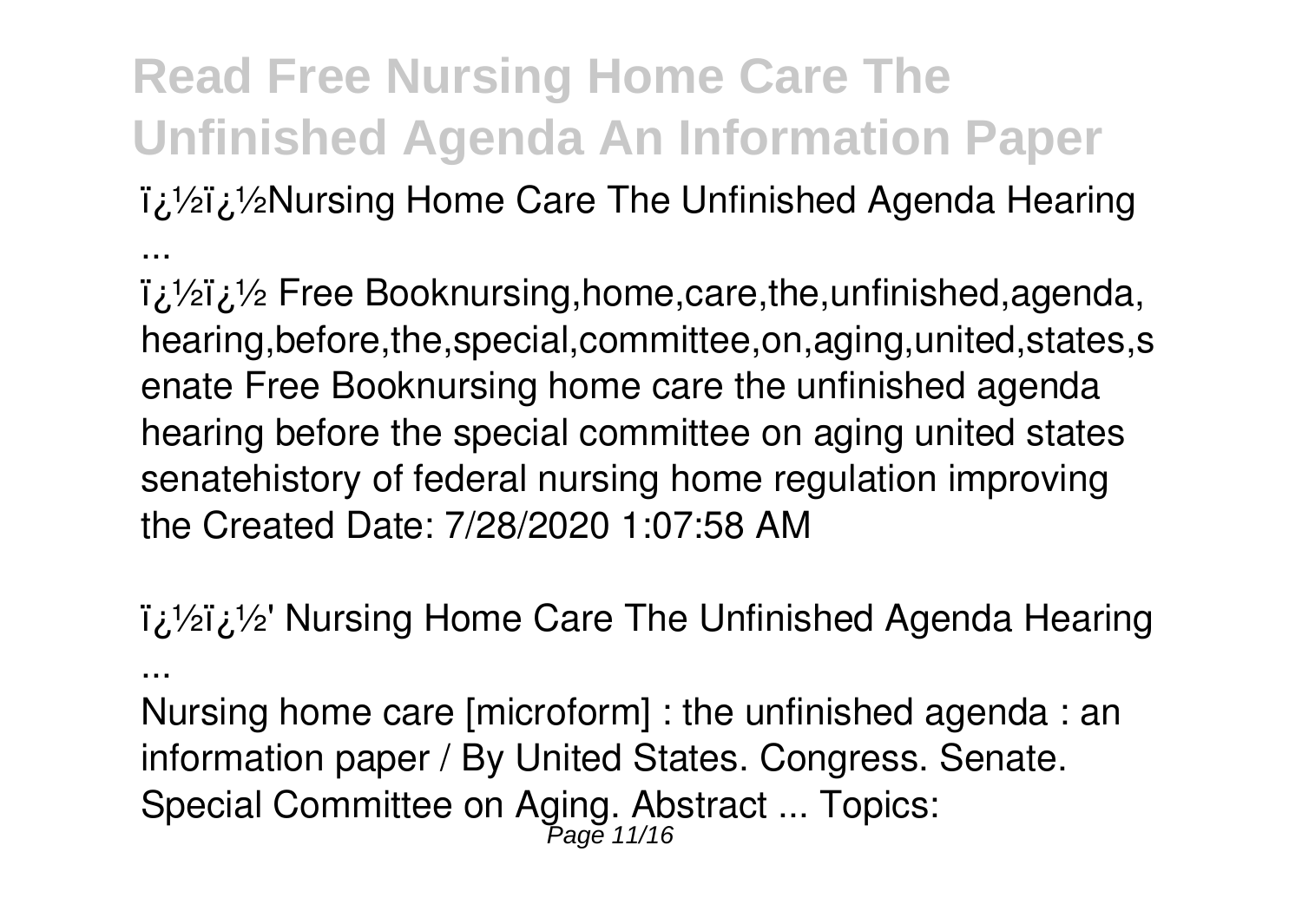**Read Free Nursing Home Care The Unfinished Agenda An Information Paper** Governmental investigations, Nursing homes, ...

**Nursing home care [microform] : the unfinished agenda : an ...**

If you decide a care home is the best place to meet your health and care needs, you'll need to choose which type of care home is right for you. Understanding the different types of care home. There are 2 main types of care home: residential homes; nursing homes; Some care homes offer both residential and nursing care places.

**Care homes - NHS** Other key members include Age UK, British Geriatrics Society, Care Provider Alliance, Carers UK, Independent Page 12/16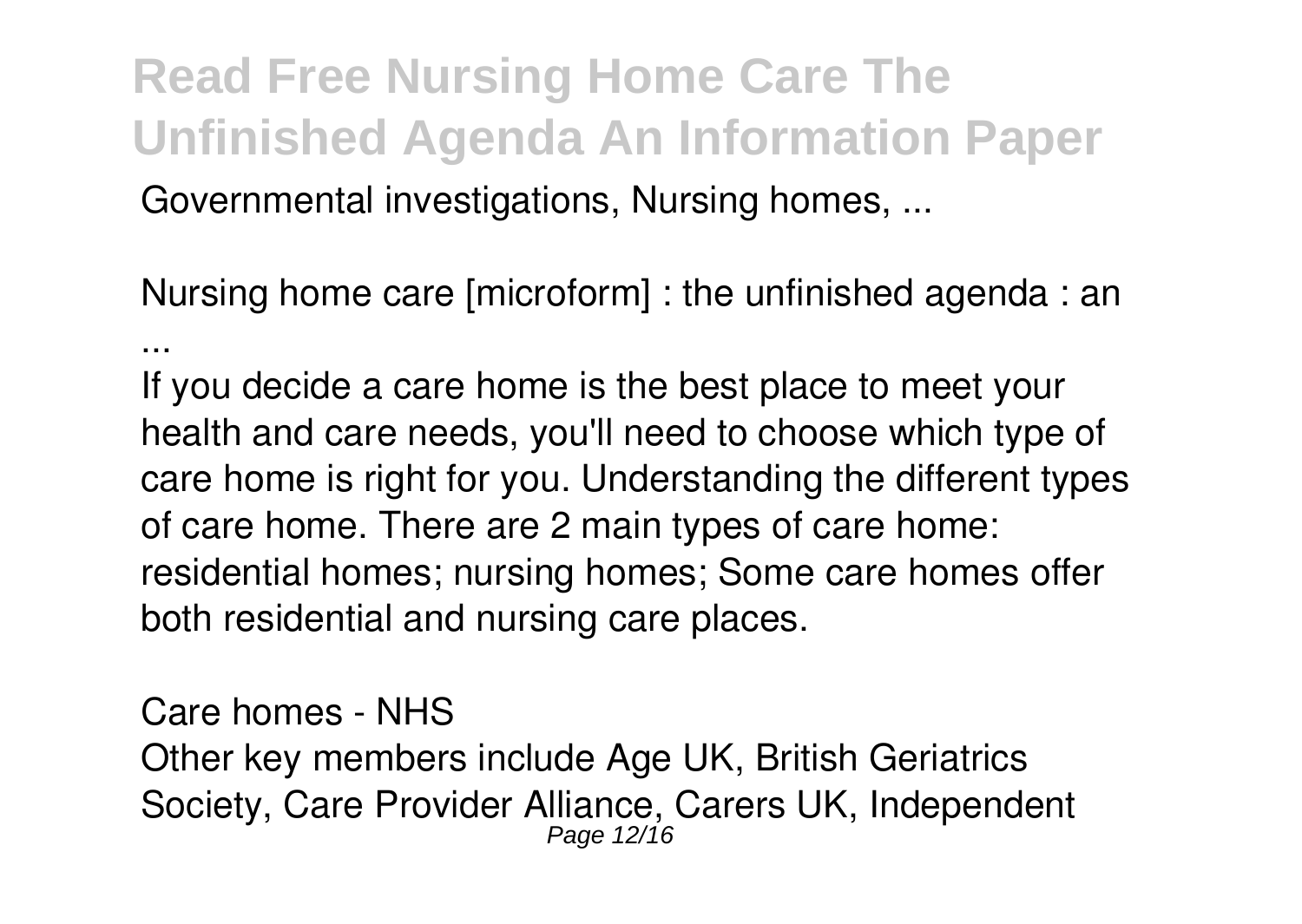Care Group, National Care Association, and Social Care Institute for Excellence. The intervention follows the publication in Nursing Times last month of an open letter from leading infection prevention and control (IPC) experts who also warned against any blanket bans to visiting.

**Government urged to support care home visiting in second ...** Nursing home nurses lack time and resources for complete care. For years, extensive evidence from hospitals has shown that nurses are more likely to leave necessary patient care unfinished when employed in settings with insufficient staff and resources.

**Nursing home nurses lack time and resources for complete** Page 13/16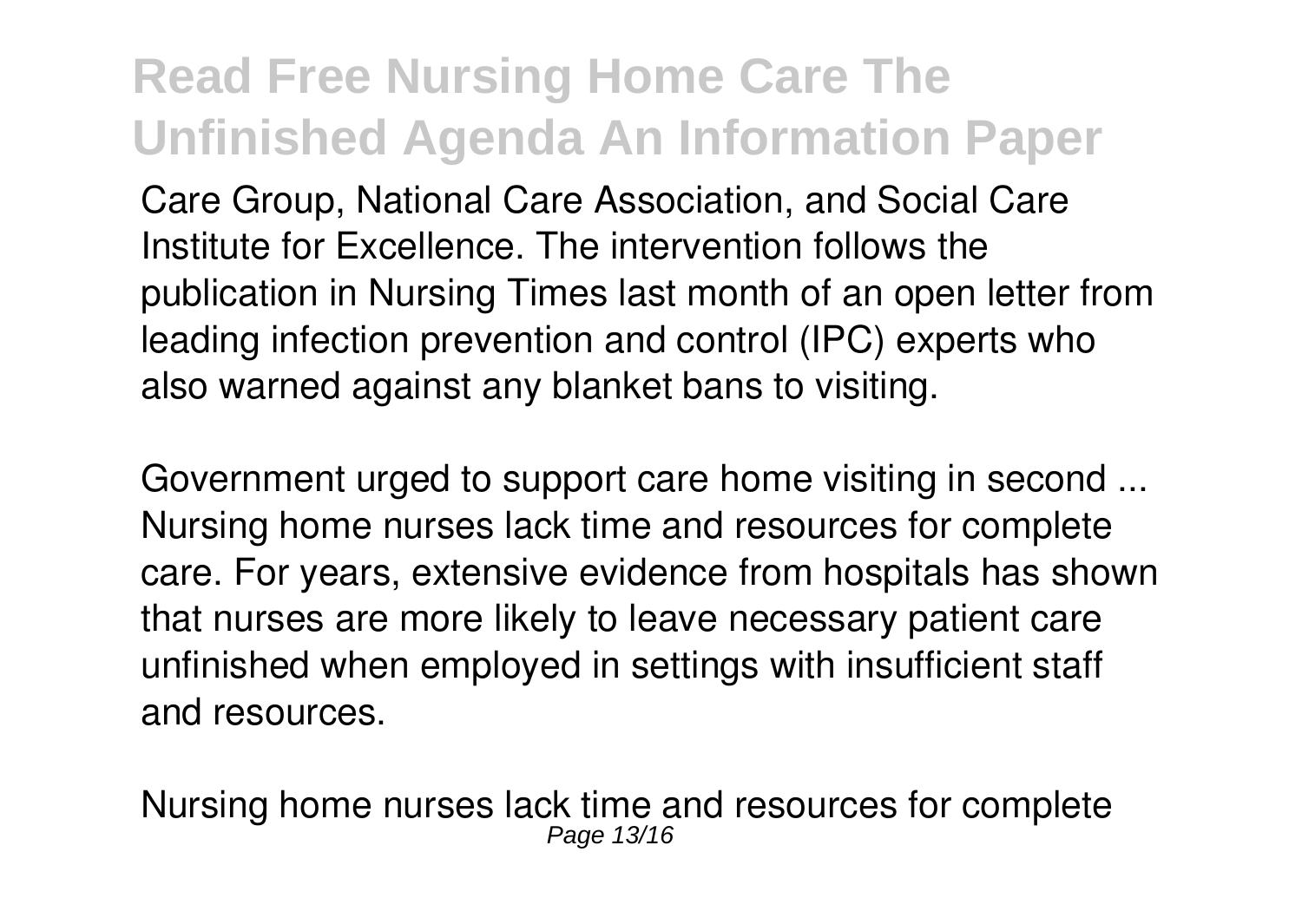The Highgate Care Home provides nursing and residential care for both older people with complex care needs and younger adults with physical disabilities. Convalescence, respite and palliative care plans are also available, advanced bookings for short<sup>[1]</sup> more info on The Highgate Care Home.

**Nursing Homes Islington Borough - Find an ... - Care Home** The skilled team at Highbury New Park provides personalised residential, nursing and dementia care for older people in warm, welcoming surroundings. We are here to support you and your loved one through your journey into care and are able to offer a limited number of appointments for in-person show rounds of our care home. Page 14/16